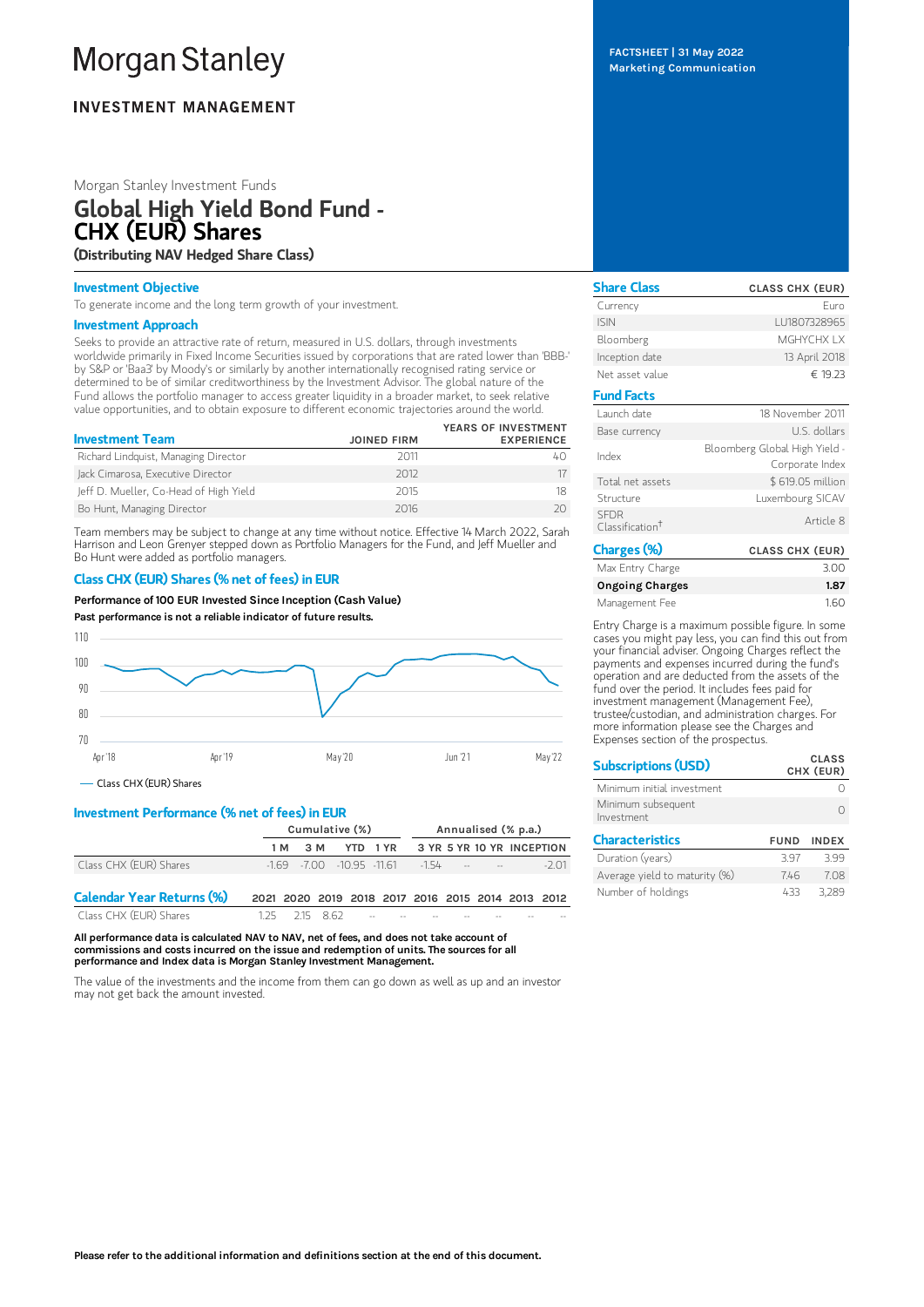| Top Countries (% of Total Net Assets) <sup>1</sup> | <b>FUND</b>    |       |
|----------------------------------------------------|----------------|-------|
|                                                    | U.S.           | 72.27 |
|                                                    | Canada         | 3.75  |
|                                                    | United Kingdom | 3.63  |
|                                                    | France         | 3.51  |
|                                                    | Germany        | 2.45  |
|                                                    | Spain          | 1.84  |
|                                                    | Netherlands    | 1.52  |
|                                                    | Italy          | 1.09  |
|                                                    | Sweden         | 0.87  |
|                                                    | Other          | 5.94  |
|                                                    | Cash           | 3.14  |



## Currency Allocation (% of Total Net Assets)<sup>1</sup> FUND



<sup>†</sup> This Fund is classified as an Article 8 product under the Sustainable Finance Disclosure Regulation. Article 8 products are those which promote environmental or social characteristics and which integrate sustainability into the investment process in a binding manner. Before making any decision to invest in the fund mentioned herein, please refer to all the characteristics and objectives of the Fund noted in the current Prospectus and KIID at morganstanleyinvestmentfunds.com.

<sup>1</sup>May not sum to 100% due to the exclusion of other assets and liabilities. <sup>2</sup> For additional information regarding sector classification/definitions please visit www.msci.com/gics and the glossary at www.morganstanley.com/im. <sup>3</sup> Quality distribution data for securities is sourced from Fitch, Moody's and S&P. Where the credit ratings for individual securities differ between the three ratings agencies, the 'highest' rating is applied. The rating of credit default swaps is based on the 'highest' rating of the underlying reference bond. 'Cash' includes investments in short term instruments, including investments in Morgan Stanley liquidity funds.

# US Dollar 77.20 Euro 20.43 ● British Pound 2.37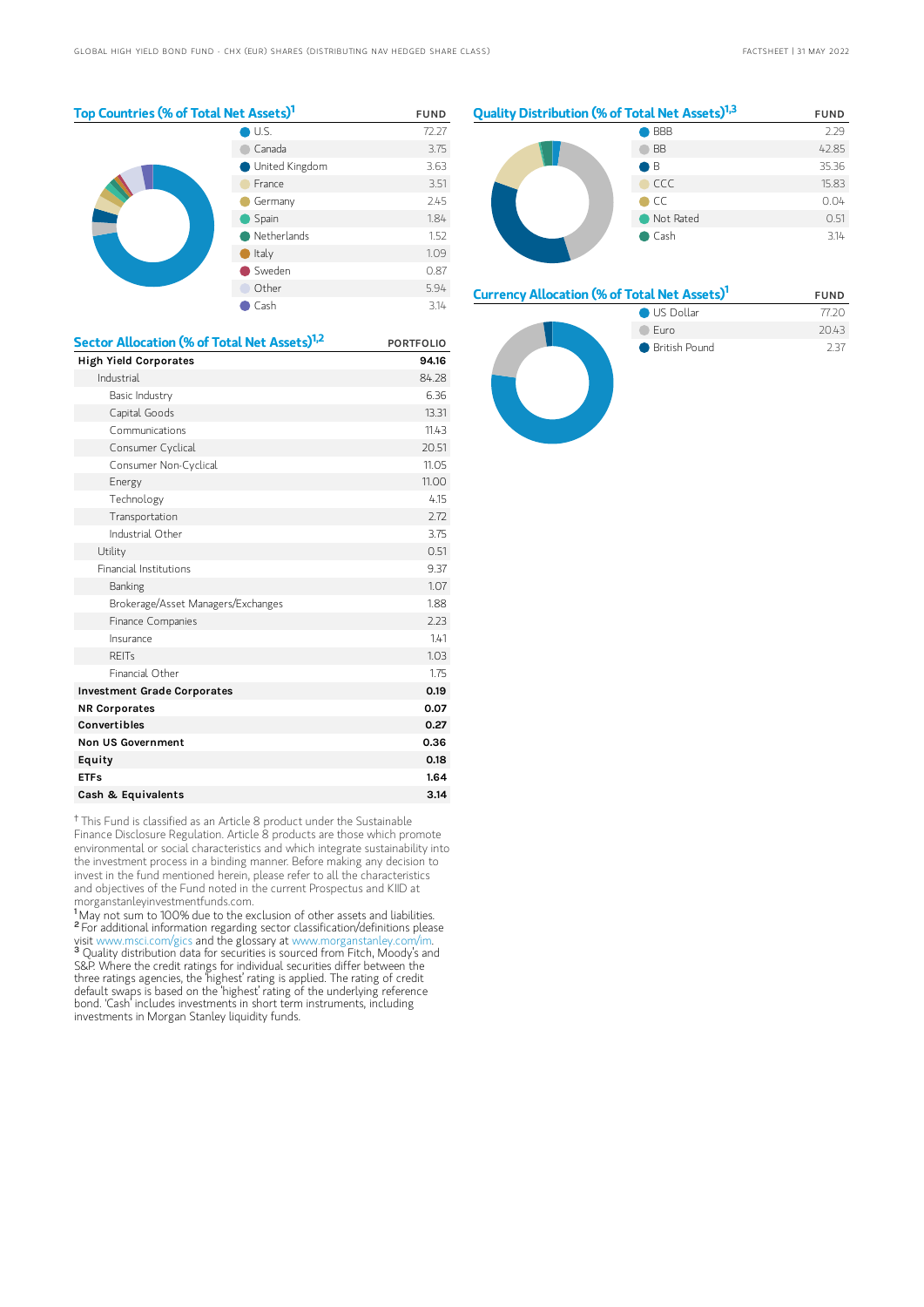### Share Class CHX (EUR) Risk and Reward Profile

|                                  | Lower Risk |  |  |   | Higher Risk                       |
|----------------------------------|------------|--|--|---|-----------------------------------|
|                                  |            |  |  | h |                                   |
| <b>Potentially Lower Rewards</b> |            |  |  |   | <b>Potentially Higher Rewards</b> |

The risk and reward category shown is based on historic data.

Historic figures are only a guide and may not be a reliable indicator of what

- may happen in the future.
- As such this category may change in the future.
- The higher the category, the greater the potential reward, but also the greater the risk of losing the investment. Category 1 does not indicate a risk free investment.
- The fund is in this category because it invests in fixed income securities and the fund's simulated and/or realised return has experienced medium rises and falls historically.
- The fund may be impacted by movements in the exchange rates between the fund's currency and the currencies of the fund's investments.

This rating does not take into account other risk factors which should be considered before investing, these include:

- The value of bonds are likely to decrease if interest rates rise and vice versa.
- The value of financial derivative instruments are highly sensitive and may result in losses in excess of the amount invested by the Sub-Fund.
- Issuers may not be able to repay their debts, if this happens the value of your investment will decrease. This risk is higher where the fund invests in a
- bond with a lower credit rating. The fund relies on other parties to fulfill certain services, investments or
- transactions. If these parties become insolvent, it may expose the fund to financial loss.
- Sustainability factors can pose risks to investments, for example: impact asset values, increased operational costs.
- There may be an insufficient number of buyers or sellers which may affect the funds ability to buy or sell securities.
- Investment in Fixed Income Securities via the China Interbank Bond Market may also entail additional risks, such as counterparty and liquidity risk.
- There are increased risks of investing in emerging markets as political, legal and operational systems may be less developed than in developed markets.
- In order to achieve the currency hedging, this share class relies on other parties to fulfil certain contractual obligations, as these parties may fail to do so there is a higher risk to your investment.
- Past performance is not a reliable indicator of future results. Returns may increase or decrease as a result of currency fluctuations. The value of investments and the income from them can go down as well as up and investors may lose all or a substantial portion of his or her investment.
- The value of the investments and the income from them will vary and there can be no assurance that the Fund will achieve its investment objectives.
- Investments may be in a variety of currencies and therefore changes in rates of exchange between currencies may cause the value of investments to decrease or increase. Furthermore, the value of investments may be adversely affected by fluctuations in exchange rates between the investor's reference currency and the base currency of the investments.

This is a marketing communication. Applications for shares in the Fund should not be made without first consulting the current Prospectus and the Key Investor Information Document ("KIID"), which are available in English and in the official language of your local jurisdiction at

[morganstanleyinvestmentfunds.com](https://www.morganstanley.com/im/msinvf/index.html) or free of charge from the Registered Office of Morgan Stanley Investment Funds, European Bank and Business Centre, 6B route de Trèves, L-2633 Senningerberg, R.C.S. Luxemburg B 29 192. A summary of investor rights is available in English at the same website.

If the management company of the relevant Fund decides to terminate its arrangement for marketing that Fund in any EEA country where it is registered for sale, it will do so in accordance with the relevant UCITS rules.

### **DEFINITIONS**

Average yield to maturity measures the annual return on interest-bearing securities. In this it is assumed that they will be held to maturity. This metric includes both the coupon payments received during the term of the security and the repayment of the capital on maturity. **Bloomberg** stands for 'Bloomberg Global Identifier (BBGID)'. This is a unique 12 digit alphanumerical code designed to enable the identification of securities, such as the Morgan Stanley Investment Funds sub-funds at share class level, on a Bloomberg Terminal. The Bloomberg Terminal, a system provided by Bloomberg L.P., enables analysts to access and analyse real-time financial market data. Each Bloomberg code starts with the same BBG prefix, followed by nine further characters that we list here in this guide for each share class of each fund. Cash & Equivalents are defined as the value of assets that can be converted into cash immediately. These include commercial paper, open FX transactions, Treasury bills and other short-term instruments. Such instruments are considered cash equivalents because they are deemed liquid and not subject to significant risk of changes in values. Duration is a measure of the sensitivity of the price (the value of principal) of a fixed-income investment to a change in interest

# Additional C Share Classes

|          | <b>CURRENCY</b> | I AUNCH    | <b>ISIN</b>   | <b>BLOOMBERG</b> |
|----------|-----------------|------------|---------------|------------------|
|          | I ISD.          | 15 11 2012 | 1110712124675 | MGHYRCU LX       |
| CH (EUR) | FUR.            | 1511 2012  | 1110712125219 | MGHYCHE I X      |
| СX       | I ISD           | 13.04.2018 | 1111807328882 | MGHYRCX LX       |

Please refer to the Prospectus for full risk disclosures, available at ww.morganstanleyinvestmentfunds.com. All data as of 31.05.2022 and subject to change daily.

rates. Duration is expressed as a number of years. Rising interest rates mean falling bond prices, while declining interest rates mean rising bond prices. ISIN is the international securities identification number (ISIN), a 12 digit code consisting of numbers and letters that distinctly identifies securities. NAV is the Net Asset Value per share of the Fund (NAV), which represents the value of the assets of a fund less its liabilities. Number of holdings provided are a typical range, not a maximum number. The portfolio may exceed this from time to time due to market conditions and outstanding trades.

### INDEX INFORMATION

The Bloomberg Global High Yield- Corporate Index: is a multi-currency measure of the global high yield corporate debt market.

"Bloomberg®" and the Bloomberg Index/Indices used are service marks of Bloomberg Finance L.P. and its affiliates, and have been licensed for use for certain purposes by Morgan Stanley Investment Management (MSIM). Bloomberg is not affiliated with MSIM, does not approve, endorse, review, or recommend any product, and. does not guarantee the timeliness, accurateness, or completeness of any data or information relating to any product.

#### DISTRIBUTION

This communication is only intended for and will only be distributed to persons resident in jurisdictions where such distribution or availability would not be contrary to local laws or regulations. In particular, the Shares are not for distribution to US persons.

Ireland: MSIM Fund Management (Ireland) Limited. Registered Office: The Observatory, 7-11 Sir John Rogerson's Quay, Dublin 2, D02 VC42, Ireland. Registered in Ireland as a private company limited by shares under company number 616661. MSIM Fund Management (Ireland) Limited is regulated by the Central Bank of Ireland. United Kingdom: Morgan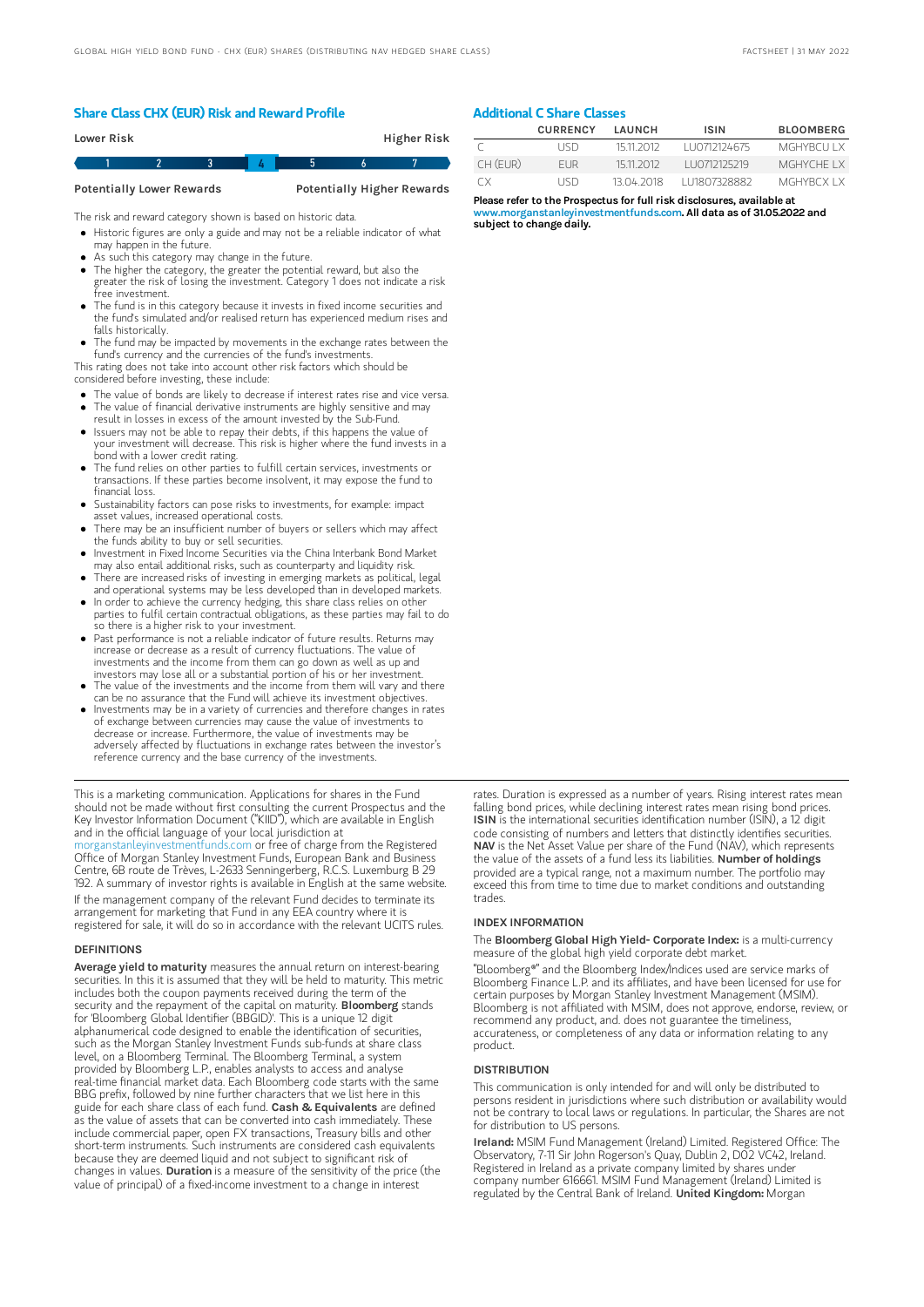Stanley Investment Management Limited is authorised and regulated by the Financial Conduct Authority. Registered in England. Registered No. 1981121. Registered Office: 25 Cabot Square, Canary Wharf, London E14 4QA, authorised and regulated by the Financial Conduct Authority. Dubai: Morgan Stanley Investment Management Limited (Representative Office, Unit Precinct 3-7th Floor-Unit 701 and 702, Level 7, Gate Precinct Building 3, Dubai International Financial Centre, Dubai, 506501, United Arab Emirates. Telephone: +97 (0)14 709 7158). Italy: MSIM Fund Management (Ireland)Limited, Milan Branch (Sede Secondaria di Milano) is a branch of MSIM Fund Management (Ireland) Limited, a company registered in Ireland, regulated by the Central Bank of Ireland and whose registered office is at The Observatory, 7-11 Sir John Rogerson's Quay, Dublin 2, D02 VC42, Ireland. MSIM Fund Management (Ireland) Limited Milan Branch (Sede Secondaria di Milano) with seat in Palazzo Serbelloni Corso Venezia, 16 20121 Milano, Italy, is registered in Italy with company number and VAT number 11488280964. The Netherlands: MSIM Fund Management (Ireland) Limited, Rembrandt Tower, 11th Floor Amstelplein 1 1096HA, Netherlands. Telephone: 31 2-0462-1300. Morgan Stanley Investment Management is a branch office of MSIM Fund Management (Ireland) Limited. MSIM Fund Management (Ireland) Limited is regulated by the Central Bank of Ireland. France: MSIM Fund Management (Ireland) Limited, Paris Branch is a branch of MSIM Fund Management (Ireland) Limited, a company registered in Ireland, regulated by the Central Bank of Ireland and whose registered office is at The Observatory, 7-11 Sir John Rogerson's Quay, Dublin 2, D02 VC42, Ireland. MSIM Fund Management (Ireland) Limited Paris Branch with seat at 61 rue de Monceau 75008 Paris, France, is registered in France with company number 890 071 863 RCS. Spain: MSIM Fund Management (Ireland) Limited, Sucursal en España is a branch of MSIM Fund Management (Ireland) Limited, a company registered in Ireland, regulated by the Central Bank of Ireland and whose registered office is at The Observatory, 7-11 Sir John Rogerson's Quay, Dublin 2, D02 VC42, Ireland. MSIM Fund Management (Ireland) Limited, Sucursal en España with seat in Calle Serrano 55, 28006, Madrid, Spain, is registered in Spain with tax identification number W0058820B. Switzerland: Morgan Stanley & Co. International plc, London, Zurich Branch Authorised and regulated by the Eidgenössische Finanzmarktaufsicht ("FINMA"). Registered with the Register of Commerce Zurich CHE-115.415.770. Registered Office: Beethovenstrasse 33, 8002 Zurich, Switzerland, Telephone +41 (0) 44 588 1000. Facsimile Fax: +41(0) 44 588 1074.

Australia: This publication is disseminated in Australia by Morgan Stanley Investment Management (Australia) Pty Limited ACN: 122040037, AFSL No. 314182, which accepts responsibility for its contents. This publication, and any access to it, is intended only for "wholesale clients" within the meaning<br>of the Australian Corporations Act. **Hong Kong:** This document has been issued by Morgan Stanley Asia Limited for use in Hong Kong and shall only be made available to "professional investors" as defined under the Securities and Futures Ordinance of Hong Kong (Cap 571). The contents of this document have not been reviewed nor approved by any regulatory authority including the Securities and Futures Commission in Hong Kong. Accordingly, save where an exemption is available under the relevant law, this document shall not be issued, circulated, distributed, directed at, or made available to, the public in Hong Kong. Singapore: This publication should not be considered to be the subject of an invitation for subscription or purchase, whether directly or indirectly, to the public or any member of the public in Singapore other than (i) to an institutional investor under section 304 of the Securities and Futures Act, Chapter 289 of Singapore ("SFA"), (ii) to a "relevant person" (which includes an accredited investor) pursuant to section 305 of the SFA, and such distribution is in accordance with the conditions specified in section 305 of the SFA; or (iii) otherwise pursuant to, and in accordance with the conditions of, any other applicable provision of the SFA. In particular, for investment funds that are not authorized or recognized by the MAS, units in such funds are not allowed to be offered to the retail public; any written material issued to persons as aforementioned in connection with an offer is not a prospectus as defined in the SFA and, accordingly, statutory liability under the SFA in relation to the content of prospectuses does not apply, and investors should consider carefully whether the investment is suitable for them. This publication has not been reviewed by the Monetary Authority of Singapore.

Chile: Neither the Fund nor the interests in the Fund are registered in the Registry of Offshore Securities (el Registro de Valores Extranjeros) or subject to the supervision of the Commission for the Financial Market (la Comisión para el Mercado Financiero). This document and other offering materials relating to the offer of the interests in the Fund do not constitute a public offer of, or an invitation to subscribe for or purchase, the Fund interests in the Republic of Chile, other than to individually identified purchasers pursuant to a private offering within the meaning of Article 4 of the Chilean Securities Act (la Ley del Mercado de Valores) (an offer that is not "addressed to the public at large or to a certain sector or specific group of the public").

Peru: The interests in the Fund have not been and will not be registered in Peru under Decreto Legislativo 862: Ley de Fondos de Inversión y sus Sociedades Administradoras or under Decreto Legislativo 861: Ley del

Mercado de Valores (the "Securities Market Law"), and are being offered to institutional investors only (as defined in article 8 of the Securities Market Law) pursuant to a private placement, according to article 5 of the Securities Market Law. The interests in the Fund have not been registered in the securities market public registry (Registro Público del Mercado de Valores) maintained by, and the offering of the Fund interests in Peru is not subject to the supervision of, the Superintendencia del Mercado de Valores. Any transfers of the Fund interests shall be subject to the limitations contained in the Securities Market Law and the regulations issued thereunder.

#### IMPORTANT INFORMATION

EMEA: This marketing communication has been issued by MSIM Fund Management (Ireland) Limited. MSIM Fund Management (Ireland) Limited is regulated by the Central Bank of Ireland. MSIM Fund Management (Ireland) Limited is incorporated in Ireland as a private company limited by shares with company registration number 616661 and has its registered address at The Observatory, 7-11 Sir John Rogerson's Quay, Dublin 2, D02 VC42, Ireland.

This document contains information relating to the sub-fund ("Fund") of Morgan Stanley Investment Funds, a Luxembourg domiciled Société d'Investissement à Capital Variable. Morgan Stanley Investment Funds (the "Company") is registered in the Grand Duchy of Luxembourg as an undertaking for collective investment pursuant to Part 1 of the Law of 17th December 2010, as amended. The Company is an Undertaking for Collective Investment in Transferable Securities ("UCITS").

Applications for shares in the Fund should not be made without first consulting the current Prospectus, Key Investor Information Document ("KIID"), Annual Report and Semi-Annual Report ("Offering Documents"), or other documents available in your local jurisdiction which is available free of charge from the Registered Office: European Bank and Business Centre, 6B route de Trèves, L-2633 Senningerberg, R.C.S. Luxemburg B 29 192. In addition, all Italian investors should refer to the 'Extended Application Form', and all Hong Kong investors should refer to the 'Additional Information for Hong Kong Investors' section, outlined within the Prospectus. Copies of the Prospectus, KIID, the Articles of Incorporation and the annual and semiannual reports, in German, and further information can be obtained free of charge from the representative in Switzerland. The representative in Switzerland is Carnegie Fund Services S.A., 11, rue du Général-Dufour, 1204 Geneva. The paying agent in Switzerland is Banque Cantonale de Genève, 17, quai de l'Ile, 1204 Geneva. The document has been prepared solely for informational purposes and does not constitute an offer or a recommendation to buy or sell any particular security or to adopt any specific investment strategy.

Any index referred to herein is the intellectual property (including registered trademarks) of the applicable licensor. Any product based on an index is in no way sponsored, endorsed, sold or promoted by the applicable licensor and it shall not have any liability with respect thereto. The Fund is actively managed, and the management of the fund is not constrained by or compared to the composition of the Benchmark.

All investments involve risks, including the possible loss of principal. The material contained herein has not been based on a consideration of any individual client circumstances and is not investment advice, nor should it be construed in any way as tax, accounting, legal or regulatory advice. To that end, investors should seek independent legal and financial advice, including advice as to tax consequences, before making any investment decision.

The use of leverage increases risks, such that a relatively small movement in the value of an investment may result in a disproportionately large movement, unfavourable as well as favourable, in the value of that investment and, in turn, the value of the Fund.

Investment in the Fund concerns the acquisition of units or shares in a fund, and not in a given underlying asset such as building or shares of a company, as these are only the underlying assets owned.

The information contained in this communication is not a research recommendation or 'investment research' and is classified as a 'Marketing Communication' in accordance with the applicable European or Swiss regulation. This means that this marketing communication (a) has not been prepared in accordance with legal requirements designed to promote the independence of investment research (b) is not subject to any prohibition on dealing ahead ofthe dissemination of investment research.

MSIM has not authorised financial intermediaries to use and to distribute this document, unless such use and distribution is made in accordance with applicable law and regulation. MSIM shall not be liable for, and accepts no liability for, the use or misuse of this document by any such financial intermediary. If you are a distributor of the Morgan Stanley Investment Funds, some or all of the funds or shares in individual funds may be available for distribution. Please refer to your sub-distribution agreement for these details before forwarding fund information to your clients.